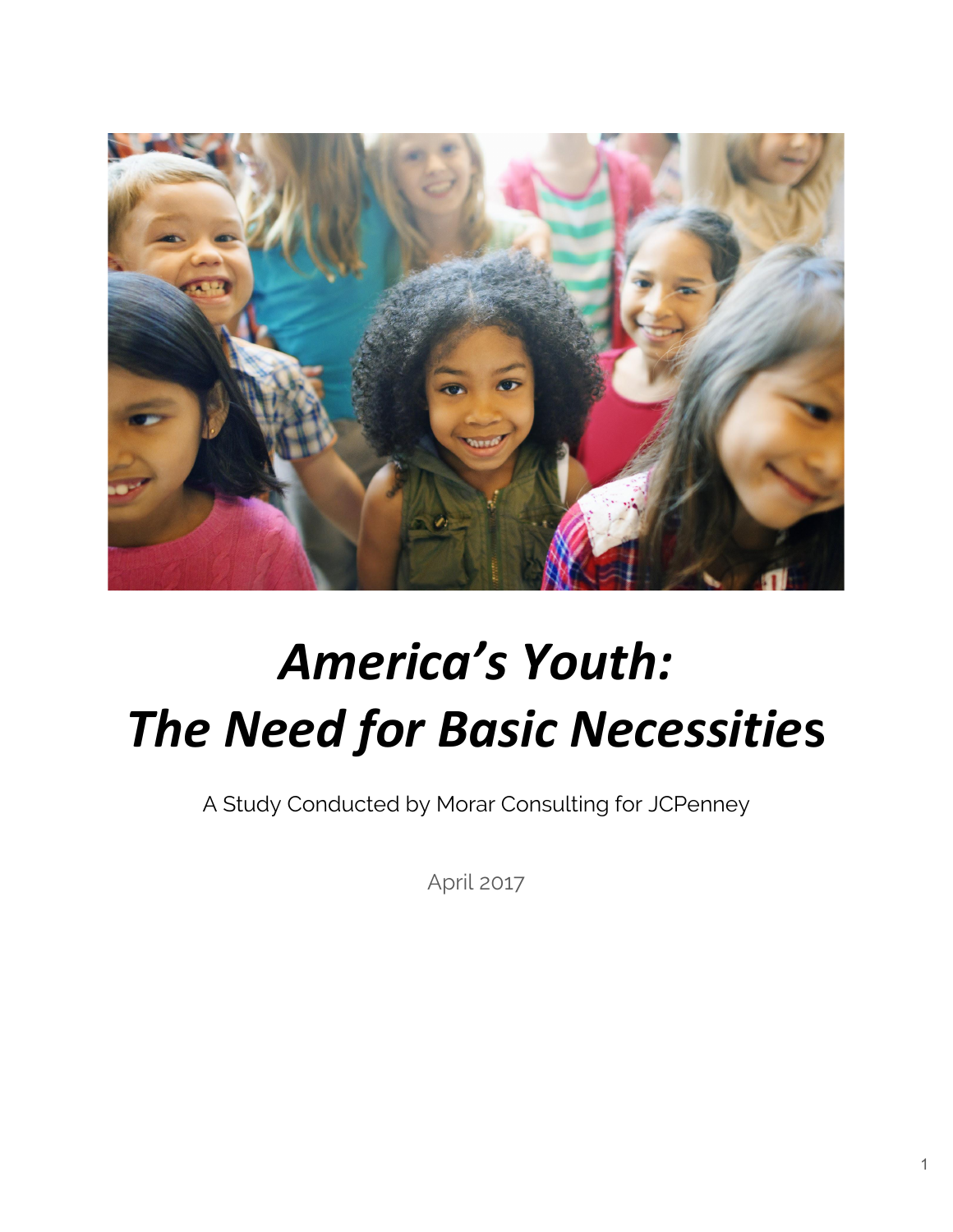### **Table of Contents**

| $\bullet$ |  |
|-----------|--|
| $\bullet$ |  |
|           |  |
|           |  |
|           |  |
|           |  |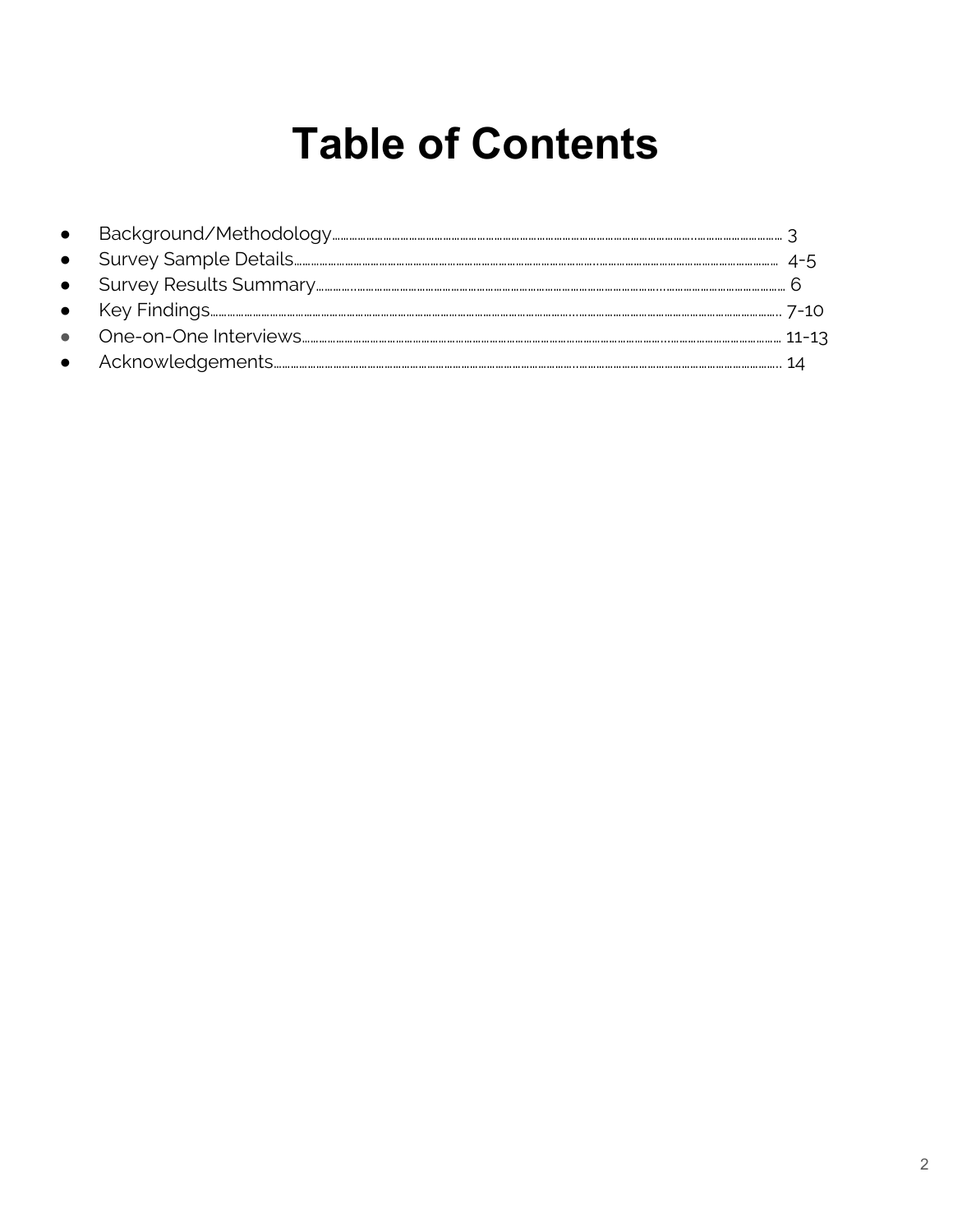# **Background/Methodology**

In April 2017, JCPenney commissioned a comprehensive audit of secondary research around the issue of access to basic necessities among low-income families. The audit, performed by M Booth, a global communications company, found that lack of access to basic items such as socks and underwear is a pressing issue among low-income families and children, and not having these basic items is believed to have a detrimental impact on children's emotional wellbeing and potentially their outcomes in school and life. However, little quantitative data existed to support these assumptions.

Following the audit, JCPenney commissioned a US-wide online survey. The survey was conducted by a third-party global research specialist, Morar Consulting, to understand the current state of need for basic items, such as socks and underwear among American youth. The survey was fielded across the U.S. between April 27 – May 1st, 2017. For this survey, 1,020 respondents, (parents/guardians ages 18-65 with at least one child under 18 living at home) from a blend of national consumer panels, participated in an online questionnaire that took approximately 15 minutes to complete. Parents surveyed represented various income levels, races/ethnicities, regions and education levels - among other criteria detailed on the following pages.

Respondents were recruited through a number of different mechanisms, via different sources to join the panels and participate in market research surveys. All panelists have passed a double opt-in process and completed on average 300 profiling data points prior to taking part in surveys. Respondents are invited to take part via email and are provided with a small monetary incentive for doing so.

Results of any sample are subject to sampling variation. The magnitude of the variation is measurable and is affected by the number of interviews and the level of the percentages expressing the results. In this particular study, the chances are 95 in 100 that a survey result does not vary, plus or minus, by more than 3.1 % percentage points from the result that would be obtained if interviews had been conducted with all persons in the universe represented by the sample.

In addition to the survey, JCPenney commissioned one-on-one phone interviews with thought leaders and charities in relevant non-profit and educational spaces around the issue of access to basic necessities among low-income families. M Booth conducted these interviews with individuals from the [Y,](http://www.ymca.net/) [KIDS/Fashion Delivers,](http://www.delivering-good.org/) [Clothes Cabin,](http://clothescabin.org/) [Clothes to Kids](https://clothestokidsfairfieldcounty.org/how-it-works/), [Playtime Project,](https://www.playtimeproject.org/what-we-do/) [Underwearness](http://www.underwearness.org/), [Giving Children Hope](http://www.givingchildrenhope.org/) and the [Salvation Army.](http://www.salvationarmyusa.org/usn/about)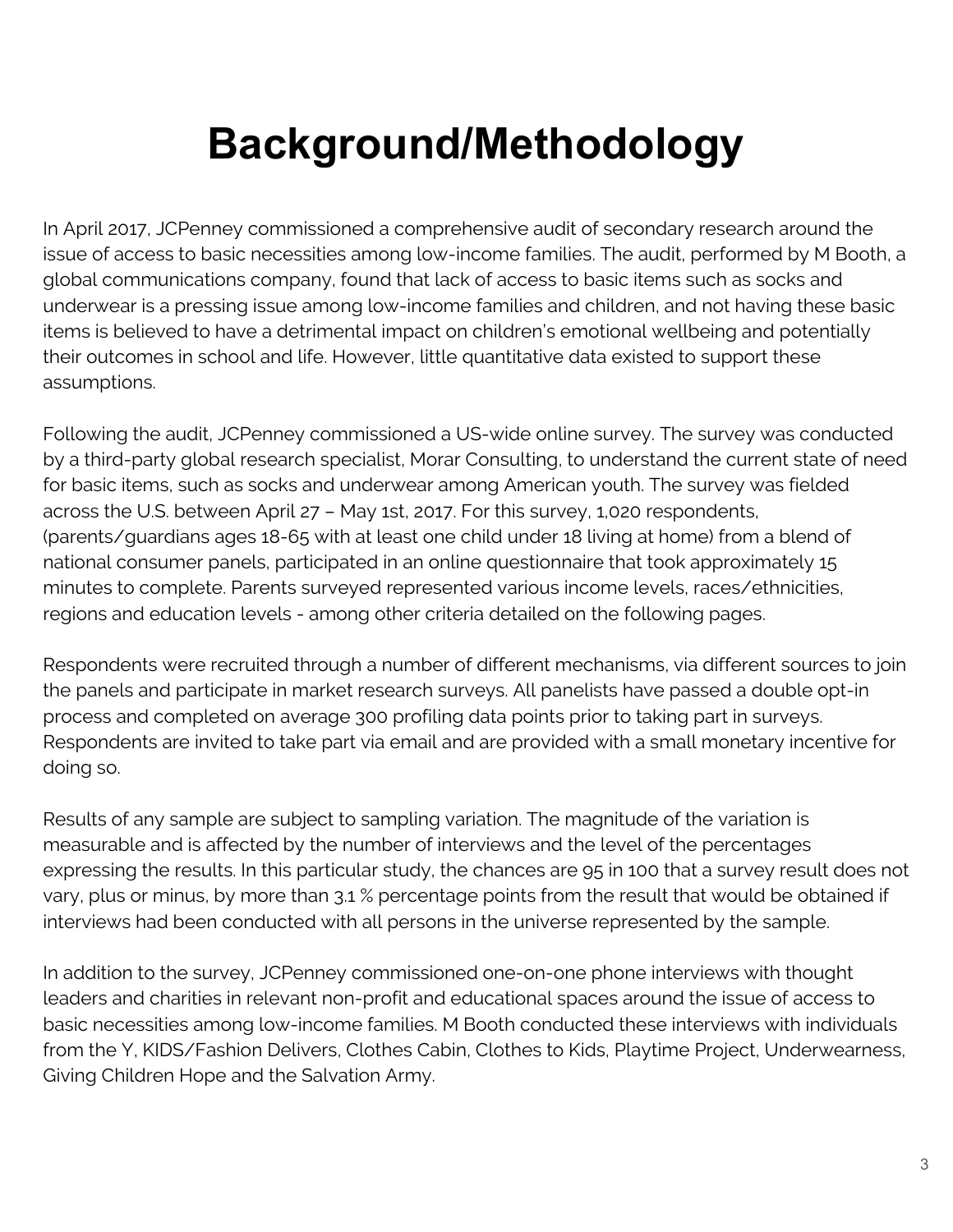### **Survey Sample Details**





4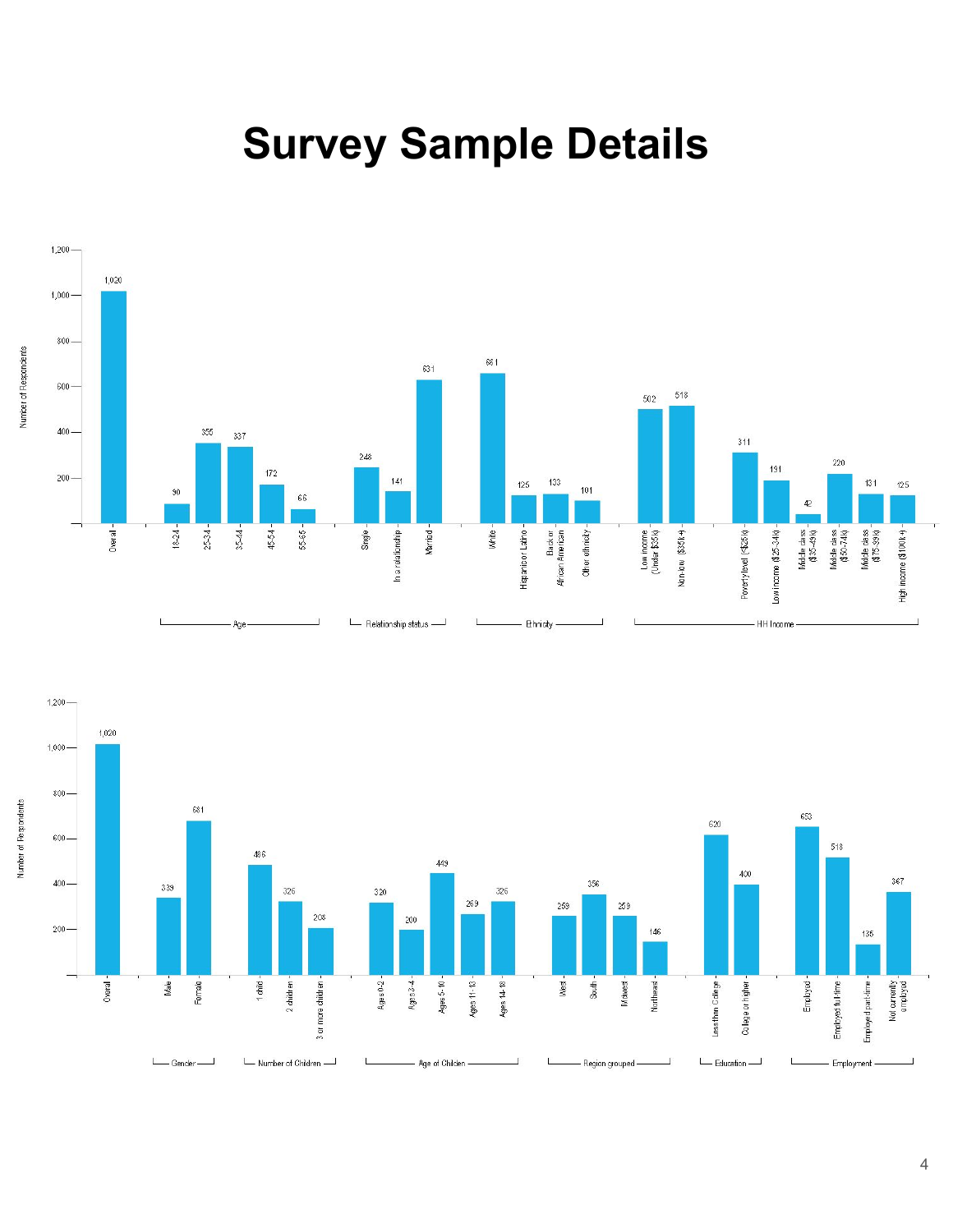### **Survey Sample Details**



**\*Govt. Assistance**: Respondents were asked if they or their children were currently participating in or receiving assistance from any of the following programs: SNAP Food Benefits, School Lunch Program, School Breakfast Program, Summer Food Service Program, Fresh Fruit and Vegetable Program, Welfare or Temporary Assistance for Needy Families (TANF), Unemployment Benefits, Special Milk Program, Child and Adult Care Food Program

**\*\*Org. Participation**: Respondents were asked if their child(ren) are or have even been involved in the following organizations: Girl or Boy Scouts, Head start, The YMCA, Boys & Girls Club, Big Brother/Big Sister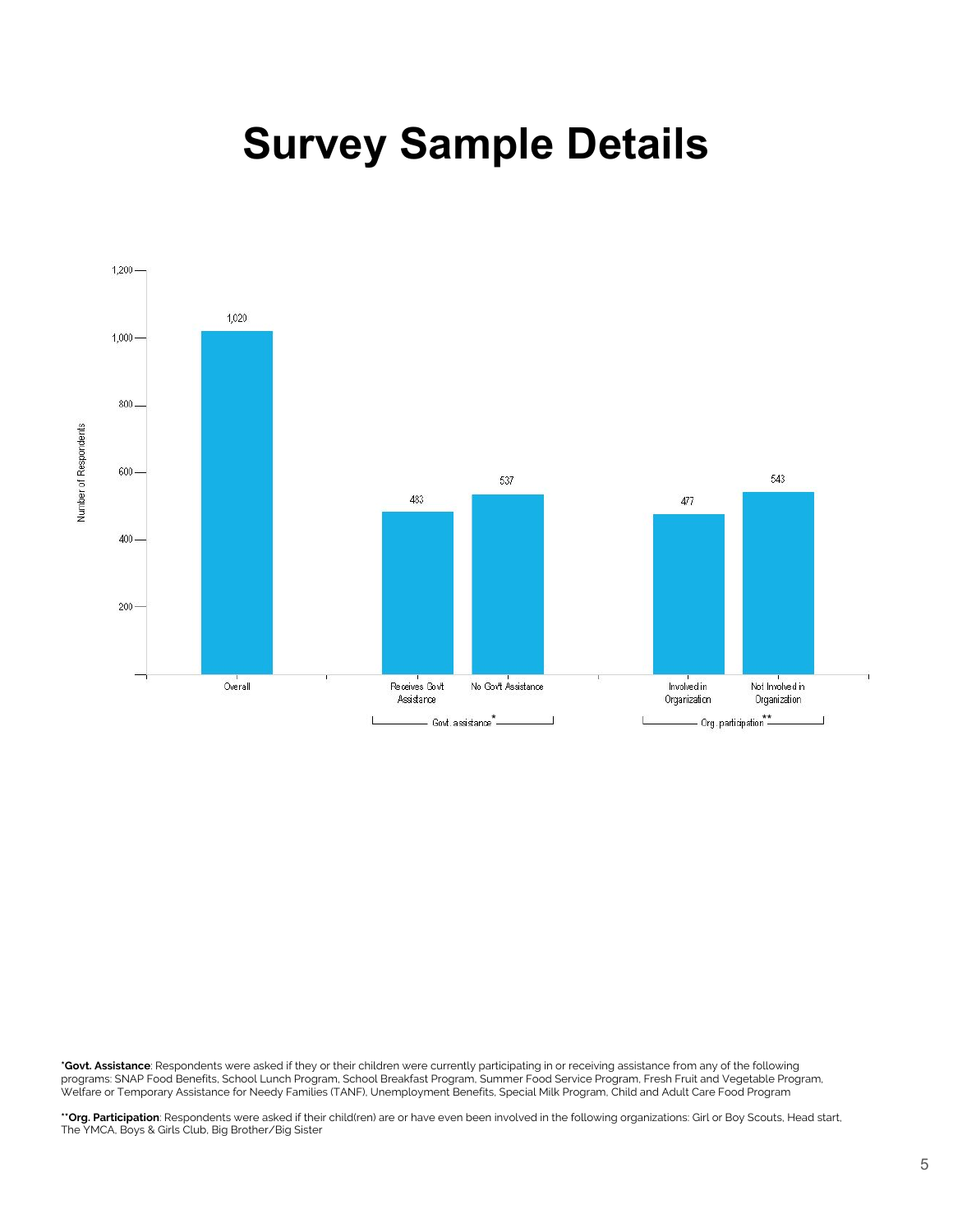## **Survey Results**

The survey conclusively showed that a significant portion of low-income Americans worry about their children not having enough socks and underwear, and that many American parents admit their children don't always have sufficient socks and underwear to get through the week.

According to the survey commissioned by JCPenney, for many low-income families that rely on alternate retail outlets such as thrift stores, garage sales, charities, or hand-me-downs from friends and family, socks and underwear tend to be the hardest items to come by. The survey data also underscored that parents report worrying about providing socks and underwear all year-round, with their anxiety peaking during the winter months and in the fall.

Additionally, data revealed that parents believe socks and underwear need to be replenished numerous times throughout the year. For parents struggling to put food on the table, keeping kids in socks and underwear is often impossible. For these families, needing to send children to school without these basic necessities is emotionally devastating for both the parent and child.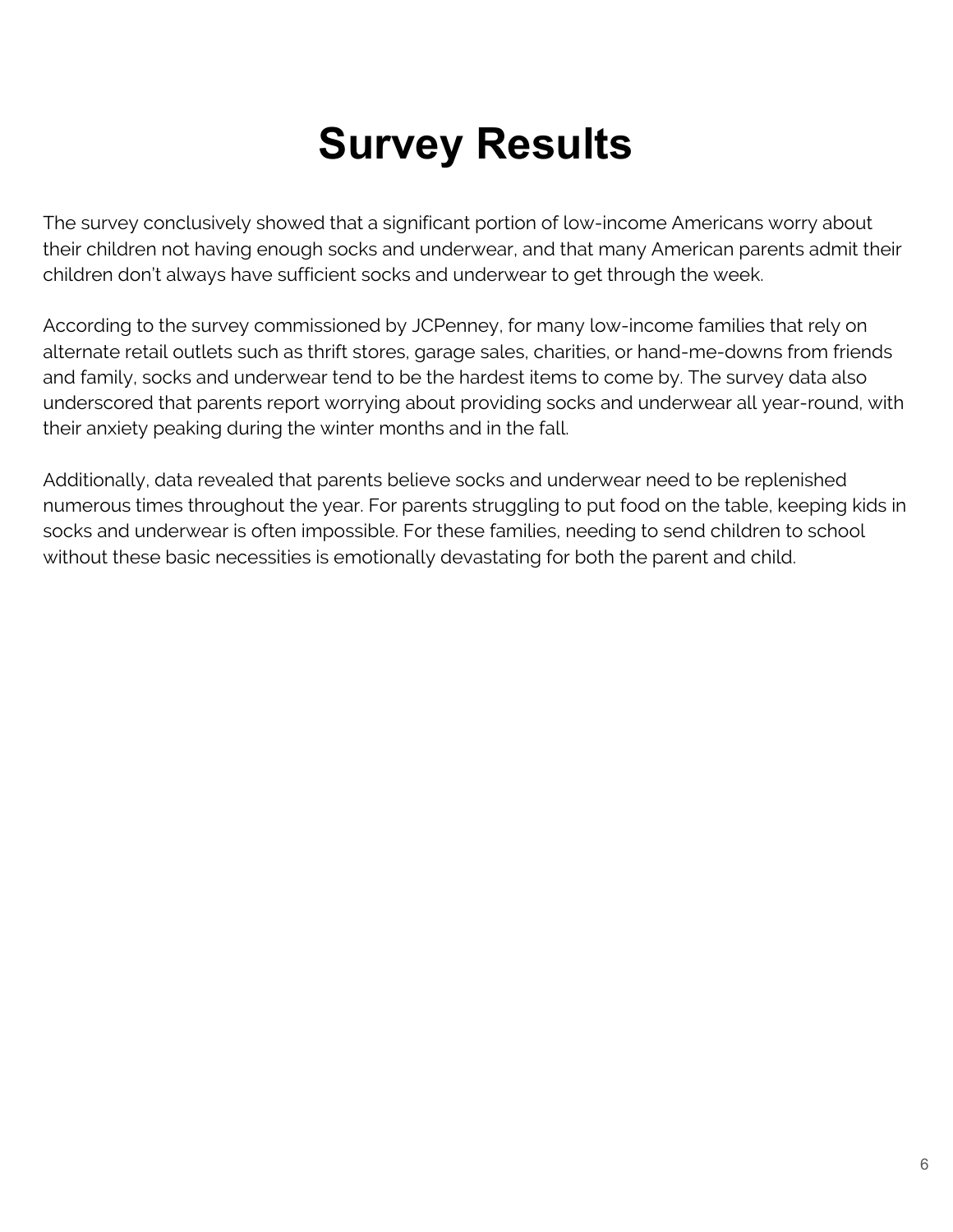#### **OVERALL:**

- 40% of low-income parents (with a HHI under 35k) worry about their child having enough socks and underwear.
- More than one third of American parents say they worry about their child having enough socks and underwear.
- Of the parents that reported sending their children to school without socks or underwear, 51% shared they did so because they could not afford to provide their child with enough pairs of socks or underwear to make it through the week.
- Hispanic/Latino respondents report worrying about being able to provide their children with adequate undergarments at highest rates (44%) followed by African American respondents (38%) and Caucasian respondents (31%).
- Lack of education leads to greater struggle to provide basic necessities. Parents without a college degree or higher are much more likely to worry about being able to provide their children with adequate undergarments 40% vs 26% parents with at least a college degree. This indicates how the achievement gap impacts the next generation.
- 50% of those currently receiving state or federal assistance report worrying about being able to provide their children with adequate undergarments vs 20% of those not receiving assistance.
- 7% of low-income parents admit to having sent their children to school without socks or underwear.
- 55% of children who did not have underwear and socks to wear wanted to skip school or refused to go to school because he or she was embarrassed by not having any socks or underwear to wear.
- Having to send children to school without socks or underwear not only affects the child, but it also has a profound emotional impact on the parents. Parents reported feeling worried, stressed, sad, disappointed and insecure as result of having to send their children to school without socks or underwear: 41% worried; 39% stressed; 39% sad; 34% disappointed; 28% insecure.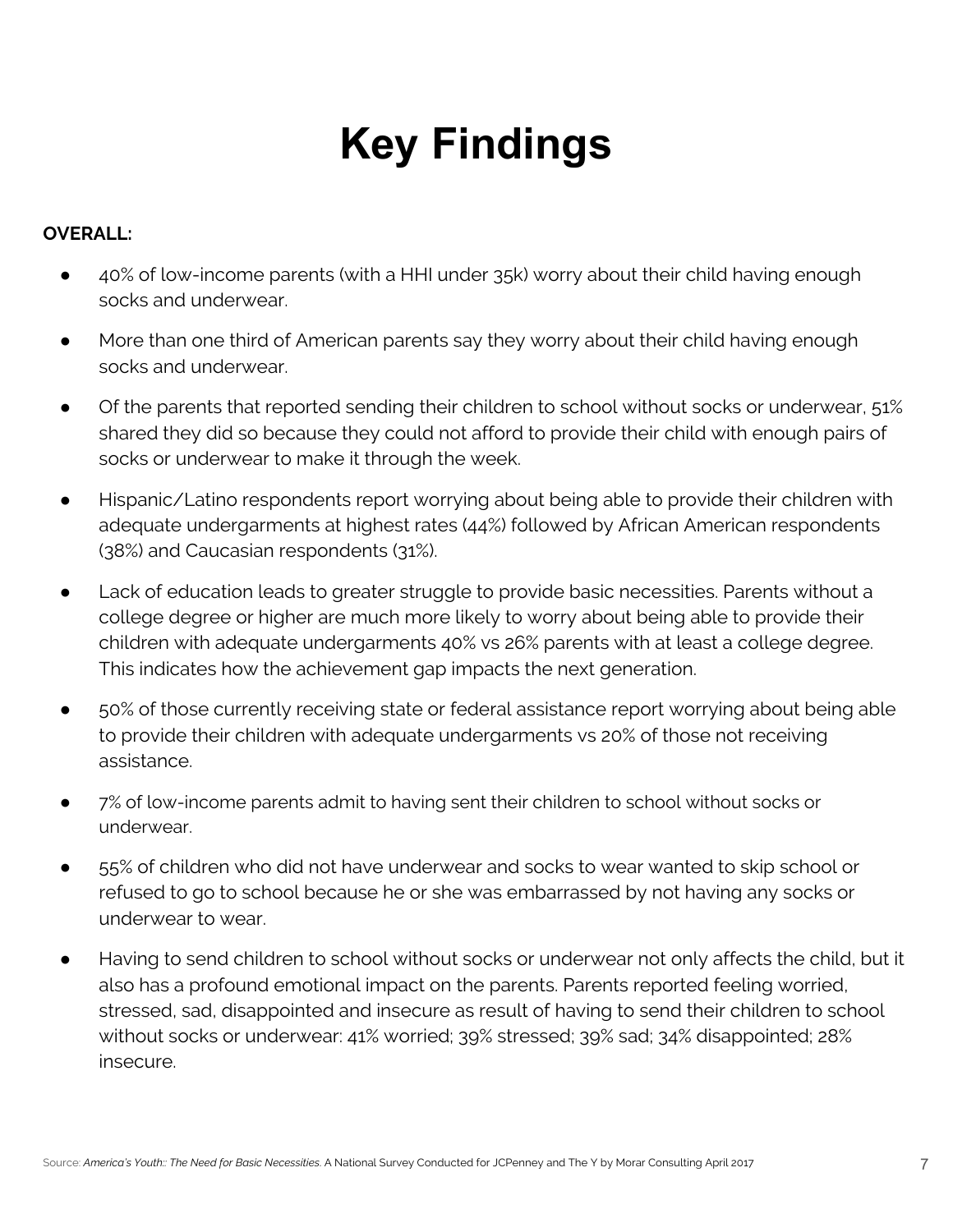#### **OVERALL Cont...**

- Universally, parents tend to put the needs of their children ahead of their own. This behavior is particularly evident when looking at what parents report prioritizing when money is tight:
	- 41% of parents say they sacrifice purchasing basic necessities like socks and underwear for themselves when money is tight.
	- However, only 9.2% of parents overall say they would hold back on purchasing basic items like socks and underwear for their children (akin to utilities - heat, gas, water, electric - 8%).
	- 11% of low-income parents (making less than 35k) say they would hold back on purchasing basic items like socks and underwear for their children if money was tight. That alone translates to 3,454,000 children whose parents may have to sacrifice basic necessities for their kids.

#### **UNDERWEAR:**

- 25% of all parents surveyed report that their children at least sometimes do not have a sufficient supply of underwear.
- low-income families are twice as likely to report that their children never have enough underwear.
- Parents of three or more children are nearly 2x more likely to report their children have not had enough underwear at some point compared to those with just one child.
- 25% of African Americans admit that their child(ren), at one point in time, has not had enough underwear.
- 48% of respondents say kids need new underwear every couple of months.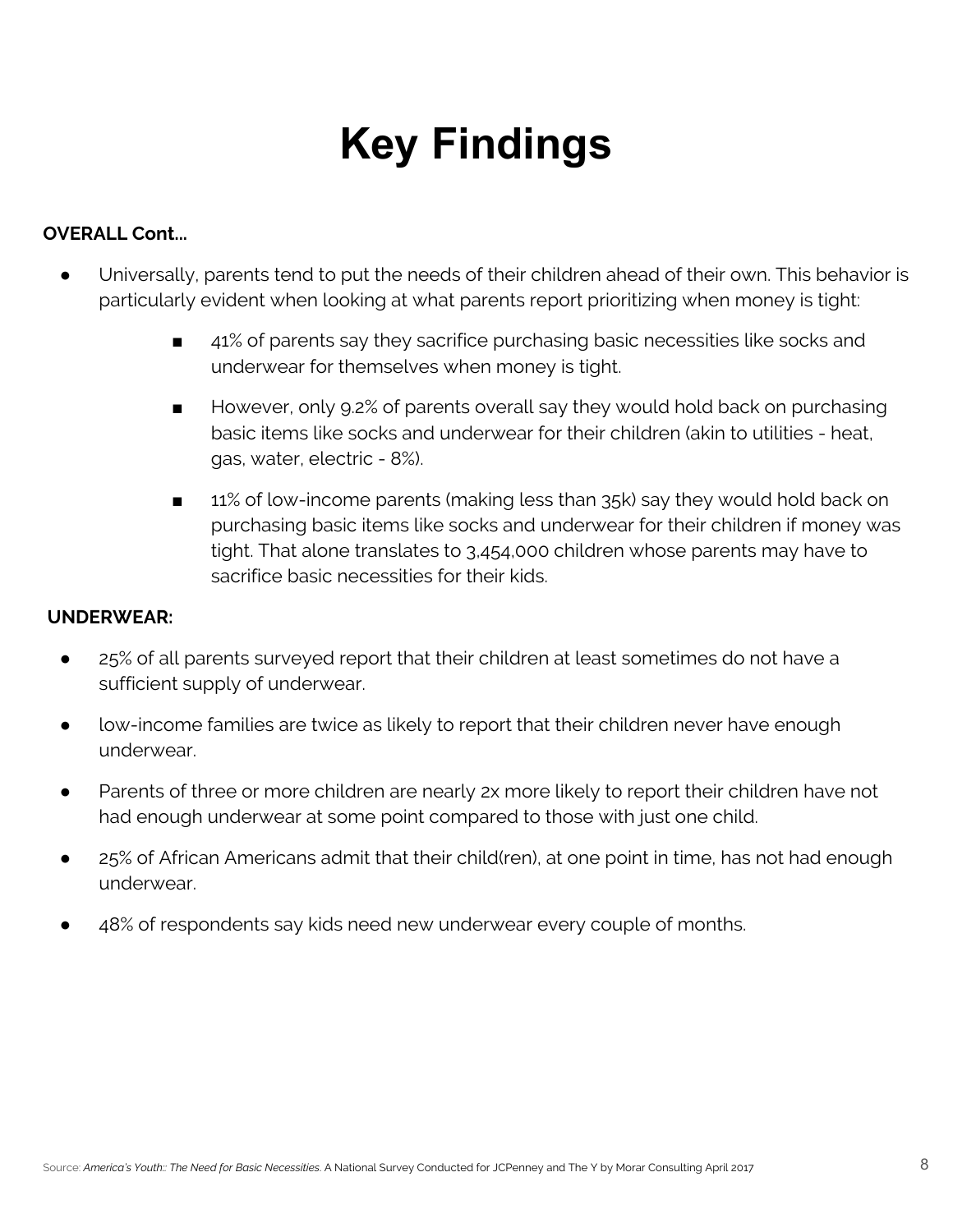#### **UNDERWEAR Cont…**

- Only 13% of respondents report having ever passed underwear down from one child to another or had children that received underwear secondhand from another child.
- Bras too: 18% of low-income parents (under 35k) report that their daughters at least sometimes lack access to bras.
- Bras are the least common item to be passed down/hand-me-down (8%).
- Bras are the second least common item people report donating to charity (just above underwear) at 19%.
- 46% of parents living in poverty say underwear is among the clothing items that tend to be the hardest to find or get for their child(ren) at second hand stores, garage sales or through friends and family (where 24% of these shoppers often shop). Nearly a fourth of those living in poverty report that bras are hardest to find or get for your child(ren) at second hand stores, garage sales or through friends.
- Among parents who report worrying about their children not having enough underwear, the worry is on their mind year-round, but winter is the time of greatest fear. In fact, 72% worry about children having enough underwear during the winter.

#### **SOCKS:**

- Nearly one third of parents surveyed say their children have lacked access to enough socks at some point in time.
- 35% of parents surveyed say their children at least sometimes do not have enough socks.
- 39% of low-income parents (HHI of 35k or less) admit that their children sometimes do not have enough socks.
- 39% of low-income parents (HHI of 35k or less) admit that their children sometimes do not have enough socks.
- 41% of African American parents report that their children at least sometime lack access to socks, compared to 30% of Caucasian respondents and 28% of Hispanic/Latino respondents.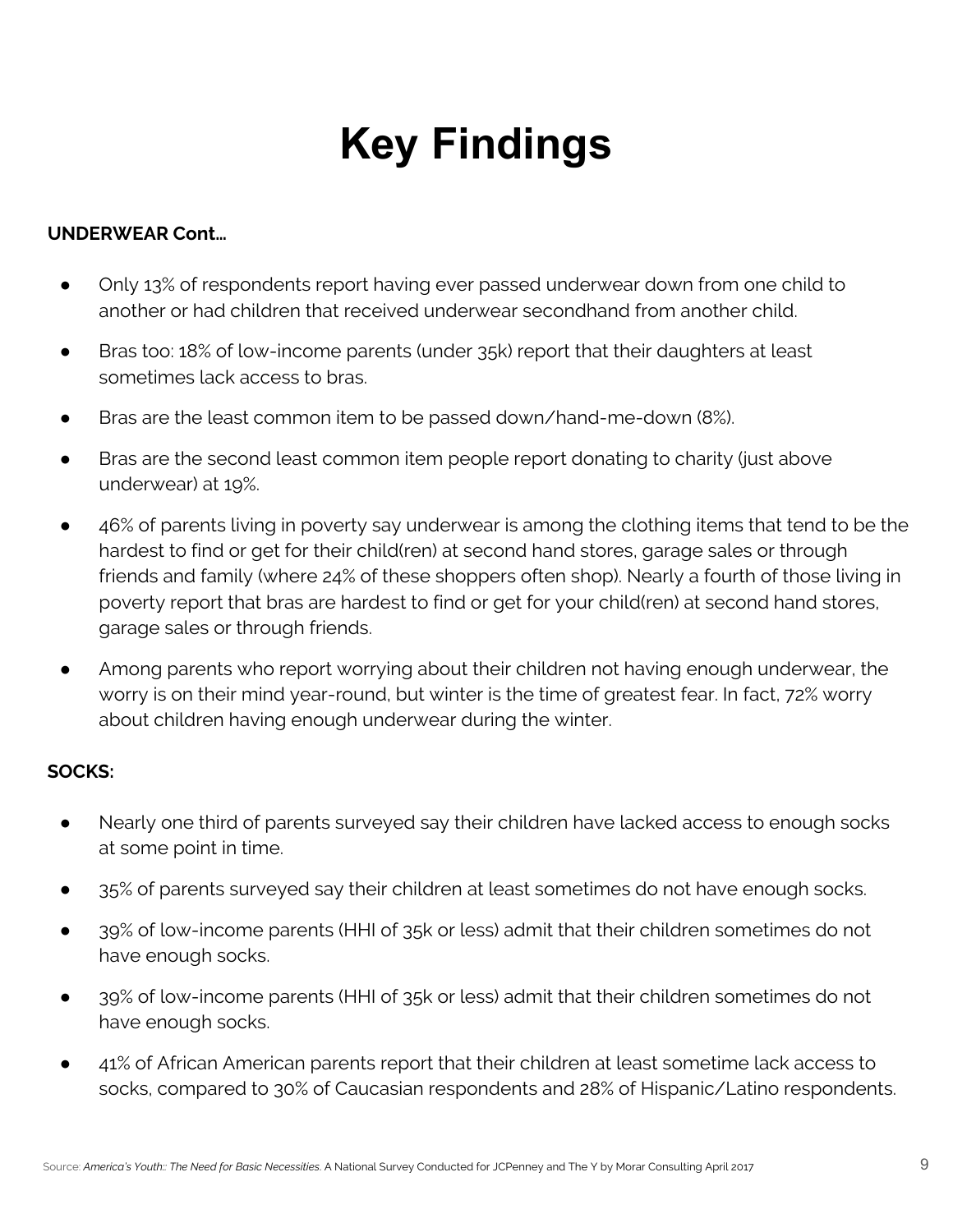#### **SOCKS Cont…**

- Nearly half of those currently receiving federal or state assistance report that their children at least sometimes do not have enough socks.
- 40% of those currently receiving federal or state assistance report that their children lack access to socks.
- 40% of families with three or more children report that their children have not had enough socks at given time - compared to 27% for one child and 30% for families with two children.
- 55% of respondents say their children need new socks at least every couple months.
- Unlike clothing items such as shirts (67%), pants/shorts (66%), coats/jackets (63%), only 29% of respondents report having ever passed socks down from one child to another or had children that received socks secondhand from another child.
- 48% of parents living in poverty say socks is among the clothing items that tend to be the hardest to find or get for their child(ren) at second hand stores, garage sales or through friends and family (where 24% of these shoppers often shop).
- 80% report worrying most about their children having an adequate supply of socks during the winter.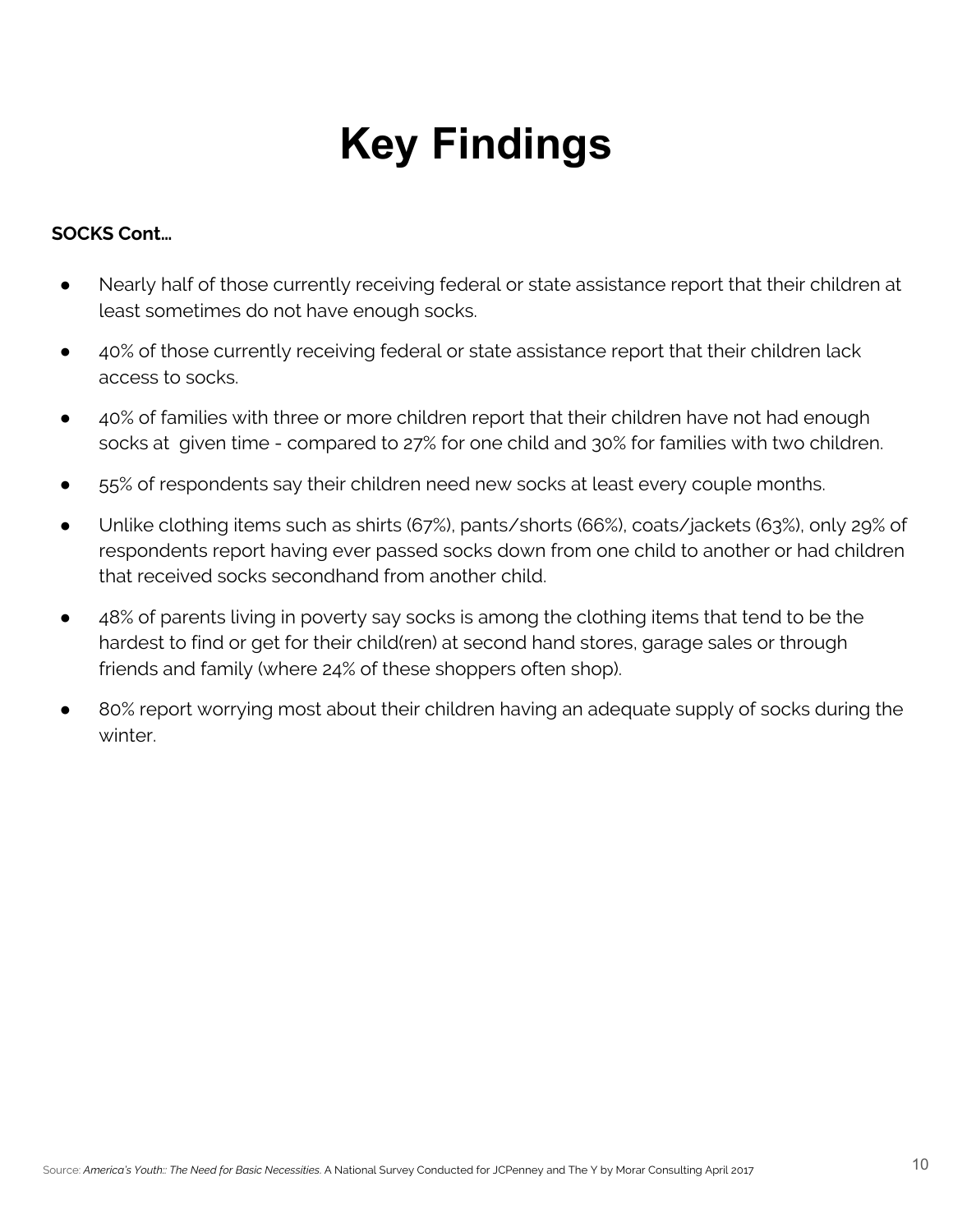### **One-on-One Interviews and Quotes**

One-on-one interviews underscored the emotional impact not having basic necessities can have on youth and their ability to attend school and thrive. Based on one-on-one interviews, there is an increased need for basic necessities - like socks and underwear - especially during the winter months. Yet, these items are often the least-requested and least likely to be donated, as few people think to donate these sock and underwear to charity and those in need are often too embarrassed to proactively seek out socks and especially underwear.

One-on-One interviews were conducted by M Booth, a global communications company, with the following organizations and individuals:

#### **[Clothes Cabin](http://clothescabin.org/)** provides clothing and household linens to people in need

Interviewee: Maxine Becker, Chairman of the Board and President

- a. "Parents often come and request socks because children are refusing to go to school with holes in their shoes and no socks." - Maxine Becker, Chairman of the Board and President
- b. "The lack of basic needs is distracting to kids and they can't learn. Either their pants are too high, there are holes in their shoes, their underwear is pinching, no socks - kids are visibly embarrassed. We sometimes forget about preteens and teens, and for them it's the hardest."- Maxine Becker, Chairman of the Board and President

**[Underwearness](http://www.underwearness.org/)** is a 501(c)3 non-profit organization that collects and donates new underwear to children in need.

#### Interviewee: Koree Kongphand Buckman, Co-founder

a. "Some people also think underwear is OK to skip, because you can throw on a pair of pants and no one will know. Where's the dignity in that? People might not see it, but all you're thinking about is how you don't have on any underwear. It's distracting. It's crazy how underwear can make someone feel like a whole person." - Koree Kongphand Buckman, Underwearness Founder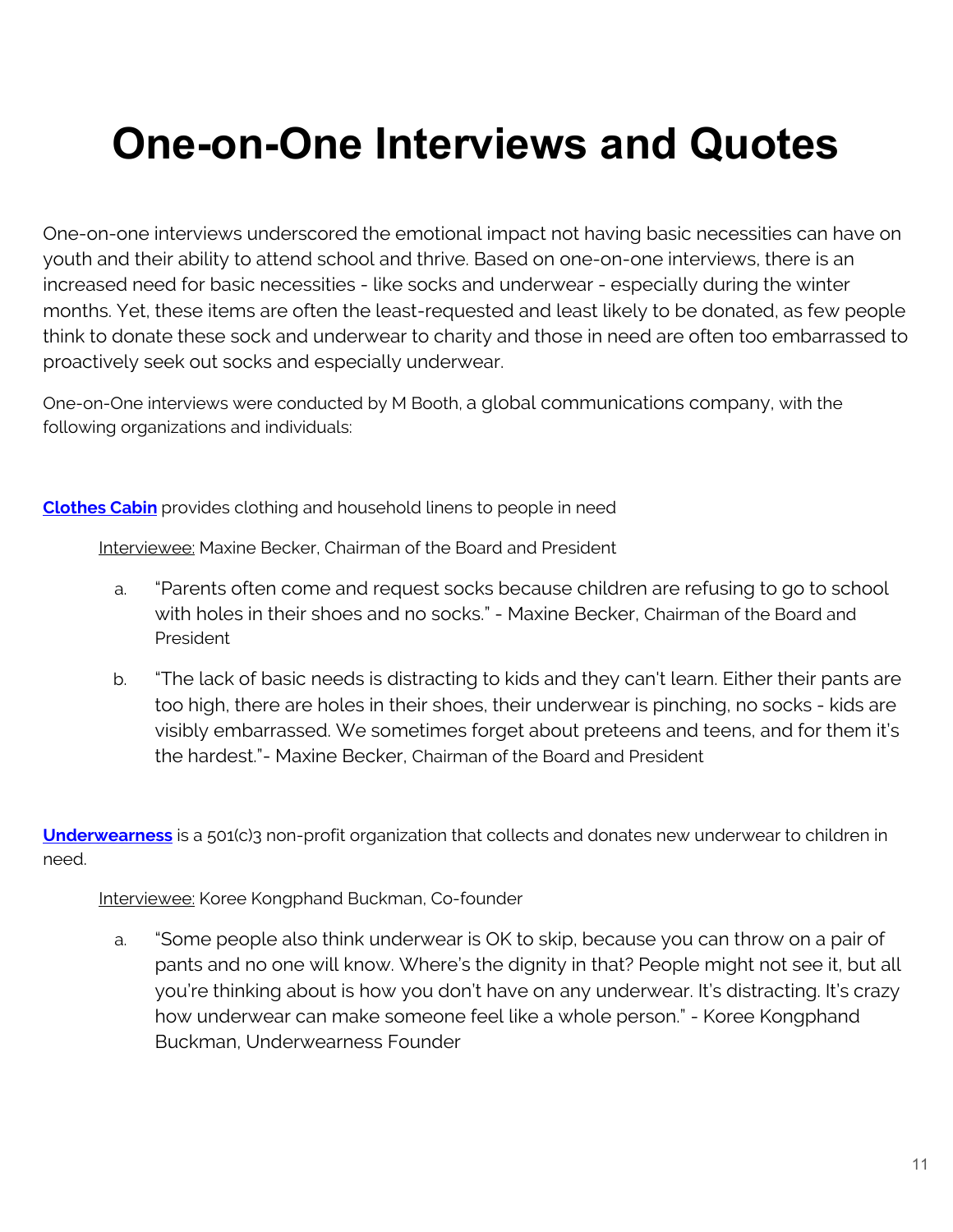### **One-on-One Interviews and Quotes**

**[The Y](http://www.ymca.net/)** is one of the nation's leading nonprofits strengthening communities through youth development, healthy living and social responsibility.

Interviewee: Pamela Suprenant, Regional Associate Executive Director the Y, Worcester, MA

- a. "Everything is tied together. If you don't have underwear, you have lower self-esteem. You don't participate. The need is obvious here." - Pamela Suprenant, Regional Associate Executive Director the Y, Worcester, MA
- b. "I know if five people ask for new underwear, for example, that really 100 people need them." - Pamela Suprenant, Regional Associate Executive Director the Y, Worcester, MA
- c. "No one asks for socks and underwear. They don't even ask for coats and we're in New England. I don't know if it's shame or embarrassment, but many people just won't ask. Because asking for help is sensitive, we usually offer "free items as part of another activity to help remove the stigma. Like feeding hungry teenagers as part of an Open House basketball game." - Pamela Suprenant, Regional Associate Executive Director the Y, Worcester, MA

Interviewee: Kate Messier, Association Director/Youth Development, Providence, RI

- d. "These kids in need are impacted in lots of ways. Lack of basic items including socks and underwear means they don't have the supplies needed to be in school." - Kate Messier, Association Director / Youth Development, Providence, RI
- e. "The increased demand we see is reflective of the number of people in need that are moving into Rhode Island for a variety of reasons. This means there is an increase shift in the needs that people have- including the very basic necessities." - Kate Messier, Association Director / Youth Development, Providence, RI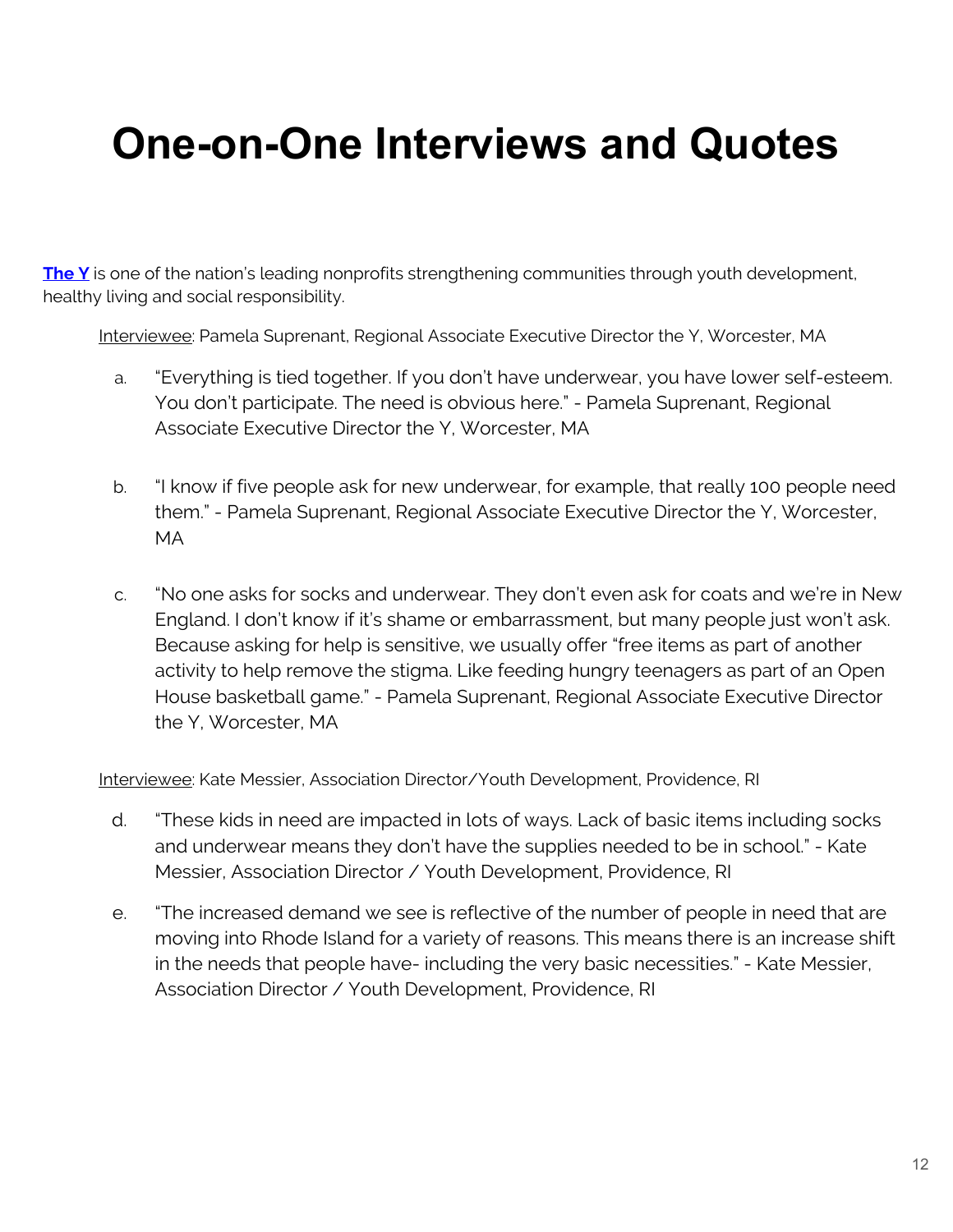### **One-on-One Interviews and Quotes**

**[KIDS/Fashion Delivers](http://www.delivering-good.org/)** is a 501(c)(3) nonprofit organization that unites retailers, manufacturers, foundations and individuals to support people affected by poverty and tragedy by donating new merchandise.

Interviewee: Merrie Keller, Director of Product Procurement

a. "Kids are not only using socks for their feet. When it's cold, they have to decide whether to use them as socks or gloves." - Merrie Keller, Director of Product Procurement for K.I.D.S./Fashion Delivers

**[Clothes to Kids](https://clothestokidsfairfieldcounty.org/how-it-works/)** envisions a community in which every school age child has quality clothing so that he or she may attend school with the confidence and self-esteem needed to achieve academic success. Clothes To Kids of Fairfield County is a year-round program. Clients may shop twice in a 12-month period at the CTKF Store.

Interviewee: Elaine Rubinson, Executive Director

**[Playtime Project](https://www.playtimeproject.org/what-we-do/):** Seeks to help create a city that provides every opportunity for children to succeed by advocating for affordable housing, safe shelters, and a strong safety net that helps families bounce back from housing instability.

Interviewee: Melanie Hatter, Communications Coordinator

**[Giving Children Hope](http://www.givingchildrenhope.org/)** is a community driven nonprofit that equips frontline partners with resources to serve vulnerable children and families. As a faith-based partner we provide sustainable hope through wellness programs and disaster response in collaboration with local and global communities; we do this through the gathering and giving of Medical Resources, Nutritional Foods, and Basic Needs. Giving Children Hope is a registered 501(c)3 nonprofit organization.

Interviewee: SueLynn Yoo, Development Associate

**[Salvation Army](http://www.salvationarmyusa.org/usn/about)** is an international movement, is an evangelical part of the universal Christian Church. Its message is based on the Bible. Its ministry is motivated by the love of God. Its mission is to preach the gospel of Jesus Christ and to meet human needs in His name without discrimination.

Interviewee: Sally Haims, Divisional Director of Public Relations at The Salvation Army Golden State Division